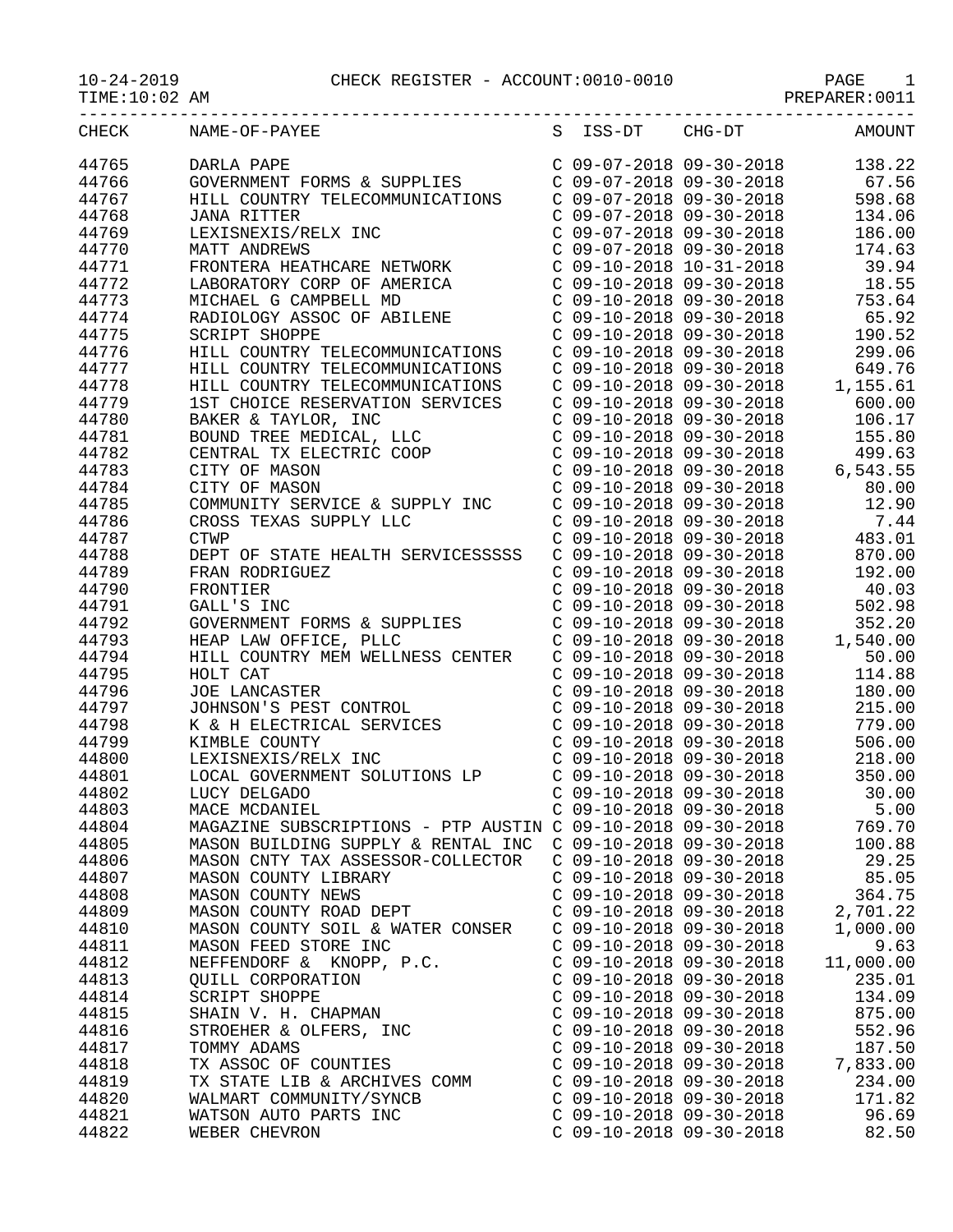$TIME:10:02 AM$ 

|                | CHECK NAME-OF-PAYEE<br>$\begin{tabular}{l c c c c} \multicolumn{4}{l}{\textbf{NAME-OP-PAYEE}} & \multicolumn{4}{l}{S} & \multicolumn{4}{l}{TS5-DT} & \multicolumn{4}{l}{C} & \multicolumn{4}{l}{MMSD} \\ \multicolumn{4}{l}{XERENC CERAR D1US} & \multicolumn{4}{l}{C} & 09-10-2018 & 99-30-2018 & 959.00 \\ \multicolumn{4}{l}{P3NNCOLL CLEAR DING} & \multicolumn{4}{l}{C} & 09-12-2018 & 99-30-2018 & 93,$ |                                                        | S ISS-DT CHG-DT AMOUNT |
|----------------|---------------------------------------------------------------------------------------------------------------------------------------------------------------------------------------------------------------------------------------------------------------------------------------------------------------------------------------------------------------------------------------------------------------|--------------------------------------------------------|------------------------|
| 44823          |                                                                                                                                                                                                                                                                                                                                                                                                               |                                                        |                        |
| 44824          |                                                                                                                                                                                                                                                                                                                                                                                                               |                                                        |                        |
| 44825          |                                                                                                                                                                                                                                                                                                                                                                                                               |                                                        |                        |
| 44826          |                                                                                                                                                                                                                                                                                                                                                                                                               |                                                        |                        |
| 44827          |                                                                                                                                                                                                                                                                                                                                                                                                               |                                                        |                        |
| 44828          |                                                                                                                                                                                                                                                                                                                                                                                                               |                                                        |                        |
| 44829          |                                                                                                                                                                                                                                                                                                                                                                                                               |                                                        |                        |
| 44830          |                                                                                                                                                                                                                                                                                                                                                                                                               |                                                        |                        |
| 44831          |                                                                                                                                                                                                                                                                                                                                                                                                               |                                                        |                        |
| 44832          |                                                                                                                                                                                                                                                                                                                                                                                                               |                                                        |                        |
| 44833          |                                                                                                                                                                                                                                                                                                                                                                                                               |                                                        |                        |
| 44834          |                                                                                                                                                                                                                                                                                                                                                                                                               |                                                        |                        |
| 44835          |                                                                                                                                                                                                                                                                                                                                                                                                               |                                                        |                        |
| 44836          |                                                                                                                                                                                                                                                                                                                                                                                                               |                                                        |                        |
| 44837          |                                                                                                                                                                                                                                                                                                                                                                                                               |                                                        |                        |
| 44838          |                                                                                                                                                                                                                                                                                                                                                                                                               |                                                        |                        |
| 44839          |                                                                                                                                                                                                                                                                                                                                                                                                               |                                                        |                        |
| 44840          |                                                                                                                                                                                                                                                                                                                                                                                                               |                                                        |                        |
| 44841          |                                                                                                                                                                                                                                                                                                                                                                                                               |                                                        |                        |
| 44842          |                                                                                                                                                                                                                                                                                                                                                                                                               |                                                        |                        |
| 44843          |                                                                                                                                                                                                                                                                                                                                                                                                               |                                                        |                        |
| 44844          |                                                                                                                                                                                                                                                                                                                                                                                                               |                                                        |                        |
| 44845          |                                                                                                                                                                                                                                                                                                                                                                                                               |                                                        |                        |
| 44846          |                                                                                                                                                                                                                                                                                                                                                                                                               |                                                        |                        |
| 44847          |                                                                                                                                                                                                                                                                                                                                                                                                               |                                                        |                        |
| 44848          |                                                                                                                                                                                                                                                                                                                                                                                                               |                                                        |                        |
| 44849          |                                                                                                                                                                                                                                                                                                                                                                                                               |                                                        |                        |
| 44850          |                                                                                                                                                                                                                                                                                                                                                                                                               |                                                        |                        |
| 44851          |                                                                                                                                                                                                                                                                                                                                                                                                               |                                                        |                        |
| 44852          |                                                                                                                                                                                                                                                                                                                                                                                                               |                                                        |                        |
| 44853          |                                                                                                                                                                                                                                                                                                                                                                                                               |                                                        |                        |
| 44854          |                                                                                                                                                                                                                                                                                                                                                                                                               |                                                        |                        |
| 44855          |                                                                                                                                                                                                                                                                                                                                                                                                               |                                                        |                        |
| 44856          |                                                                                                                                                                                                                                                                                                                                                                                                               |                                                        |                        |
| 44857          | TX DEPT OF LICENSING & REGULATION C 09-24-2018 10-31-2018 20.00                                                                                                                                                                                                                                                                                                                                               |                                                        |                        |
| 44858          | HILL COUNTRY MEM HOSP:<br>APPLIED CONCEPTS, INC<br>AQUA BEVERAGE CO/OZARI                                                                                                                                                                                                                                                                                                                                     |                                                        |                        |
| 44859          |                                                                                                                                                                                                                                                                                                                                                                                                               |                                                        |                        |
| 44860          |                                                                                                                                                                                                                                                                                                                                                                                                               |                                                        |                        |
| 44861          | BAKER & TAYLOR, INC                                                                                                                                                                                                                                                                                                                                                                                           | $C$ 09-24-2018 09-30-2018                              | 161.87                 |
| 44862          | BUDDY SCHUESSLER                                                                                                                                                                                                                                                                                                                                                                                              | $C$ 09-24-2018 09-30-2018                              | 604.37                 |
| 44863<br>44864 | CENTURYLINK QCC                                                                                                                                                                                                                                                                                                                                                                                               | $C$ 09-24-2018 10-31-2018<br>$C$ 09-24-2018 09-30-2018 | 78.09<br>31.74         |
| 44865          | CHRISTIE KELLER<br>CIRA/TX ASSOC OF COUNTIES                                                                                                                                                                                                                                                                                                                                                                  | $C$ 09-24-2018 10-31-2018                              | 26.00                  |
| 44866          | CNH INDUSTRIAL CAPITAL AMERICA LLC                                                                                                                                                                                                                                                                                                                                                                            | $C$ 09-24-2018 10-31-2018                              | 3,288.23               |
| 44867          | DISH                                                                                                                                                                                                                                                                                                                                                                                                          | $C$ 09-24-2018 10-31-2018                              | 127.45                 |
| 44868          | ELECTION SYSTEMS & SOFTWARE                                                                                                                                                                                                                                                                                                                                                                                   | $C$ 09-24-2018 09-30-2018                              | 2,934.95               |
| 44869          | ELM USA                                                                                                                                                                                                                                                                                                                                                                                                       | $C$ 09-24-2018 10-31-2018                              | 132.34                 |
| 44870          | ERICA MISSY                                                                                                                                                                                                                                                                                                                                                                                                   | $C$ 09-24-2018 10-31-2018                              | 500.00                 |
| 44871          | FRONTIER                                                                                                                                                                                                                                                                                                                                                                                                      | $C$ 09-24-2018 10-31-2018                              | 48.04                  |
| 44872          | HOLLOWAY PLUMBING CO                                                                                                                                                                                                                                                                                                                                                                                          | $C$ 09-24-2018 09-30-2018                              | 489.00                 |
| 44873          | <b>JERRY BEARDEN</b>                                                                                                                                                                                                                                                                                                                                                                                          | $C$ 09-24-2018 09-30-2018                              | 441.45                 |
| 44874          | K5 STIHL                                                                                                                                                                                                                                                                                                                                                                                                      | $C$ 09-24-2018 09-30-2018                              | 154.05                 |
| 44875          | LABORATORY CORP OF AMERICA                                                                                                                                                                                                                                                                                                                                                                                    | $C$ 09-24-2018 10-31-2018                              | 16.50                  |
| 44876          | LEE HISE                                                                                                                                                                                                                                                                                                                                                                                                      | $C$ 09-24-2018 10-31-2018                              | 500.00                 |
| 44877          | LEXISNEXIS RISK SOLUTIONS                                                                                                                                                                                                                                                                                                                                                                                     | $C$ 09-24-2018 09-30-2018                              | 50.00                  |
| 44878          | LIFE-ASSIST                                                                                                                                                                                                                                                                                                                                                                                                   | $C$ 09-24-2018 09-30-2018                              | 167.70                 |
| 44879          | LOWE'S PAY AND SAVE INC                                                                                                                                                                                                                                                                                                                                                                                       | $C$ 09-24-2018 09-30-2018                              | 348.46                 |
| 44880          | LUCIO MORA                                                                                                                                                                                                                                                                                                                                                                                                    | $C$ 09-24-2018 10-31-2018                              | 1,325.00               |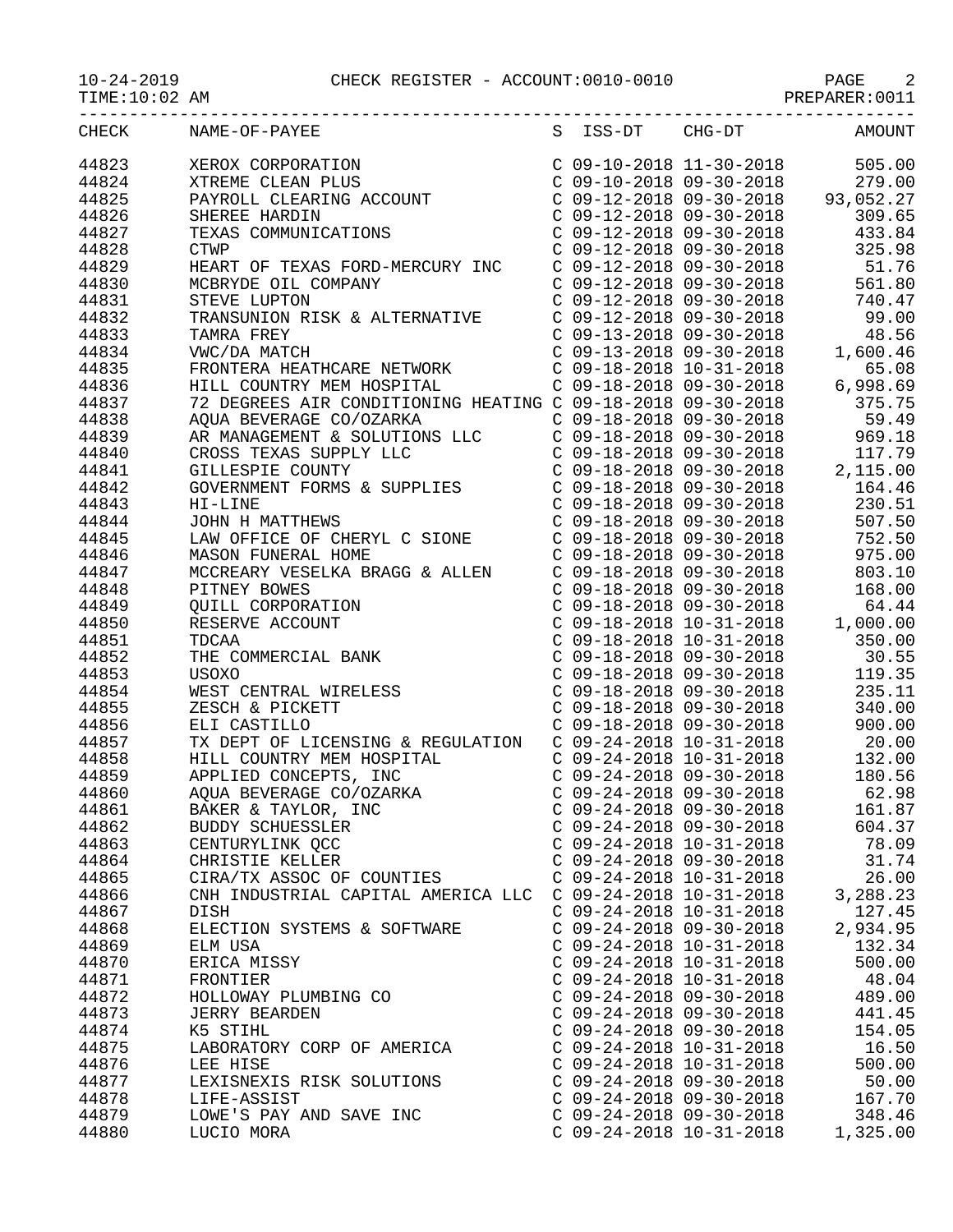10-24-2019 CHECK REGISTER - ACCOUNT:0010-0010 PAGE 3

| $4 - 201$<br>$-24$ |  |
|--------------------|--|
|--------------------|--|

| -- - - -<br>----   |  | 110000111001100110 |  | ------- |       |
|--------------------|--|--------------------|--|---------|-------|
| TIME:<br>ΆM<br>∸ ~ |  |                    |  | п.      |       |
| ___                |  |                    |  |         | $  -$ |

| <b>CHECK</b> | NAME-OF-PAYEE                        | S | ISS-DT                    | CHG-DT                    | <b>AMOUNT</b> |
|--------------|--------------------------------------|---|---------------------------|---------------------------|---------------|
| 44881        | MASON CNTY TAX ASSESSOR-COLLECTOR    |   | V 09-24-2018 09-24-2018   |                           | 7.50          |
| 44882        | MASON COUNTY ROAD DEPT               |   | $C$ 09-24-2018 09-30-2018 |                           | 25.00         |
| 44883        | MASON MONOGRAMS & MORE               |   | $C$ 09-24-2018 09-30-2018 |                           | 450.00        |
| 44884        | MASSEY BALENTINE P.C.                |   | $C$ 09-24-2018 09-30-2018 |                           | 343.00        |
| 44885        | MID-TEX PARTS & SALES                |   | $C$ 09-24-2018 10-31-2018 |                           | 1,939.50      |
| 44886        | PAM BEAM                             |   | $C$ 09-24-2018 09-30-2018 |                           | 100.00        |
| 44887        | PARTS PLUS                           |   | $C$ 09-24-2018 10-31-2018 |                           | 2,967.54      |
| 44888        | PETE VAN DYCK                        |   | $C$ 09-24-2018 10-31-2018 |                           | 100.00        |
| 44889        | REGGIE LOEFFLER                      |   | $C$ 09-24-2018 10-31-2018 |                           | 751.87        |
| 44890        | RW INSPECTIONS                       |   | $C$ 09-24-2018 10-31-2018 |                           | 250.00        |
| 44891        | THE LIBRARY STORE, INC.              |   | $C$ 09-24-2018 09-30-2018 |                           | 308.33        |
| 44892        | TX DEPT OF LICENSING<br>& REGULATION |   | $C$ 09-24-2018 10-31-2018 |                           | 20.00         |
| 44893        | VILLARREAL LAW PLLC                  |   | $C$ 09-24-2018 10-31-2018 |                           | 1,900.00      |
| 44894        | XTREME CLEAN PLUS                    |   | $C$ 09-24-2018 09-30-2018 |                           | 279.00        |
| 44895        | ELBA NAIL                            |   | $C$ 09-26-2018 10-31-2018 |                           | 109.00        |
| 44896        | REBEKAH WHITWORTH                    |   | $C$ 09-26-2018 10-31-2018 |                           | 521.40        |
| 44897        | SARAH McQUAID                        |   | $C$ 09-26-2018 10-31-2018 |                           | 500.00        |
| 44898        | PAYROLL CLEARING ACCOUNT             |   |                           | $C$ 09-26-2018 09-30-2018 | 111,356.34    |
| 44899        | CAPITAL ONE BANK (USA) N.A.          |   | $C$ 09-28-2018 10-31-2018 |                           | 3,308.24      |